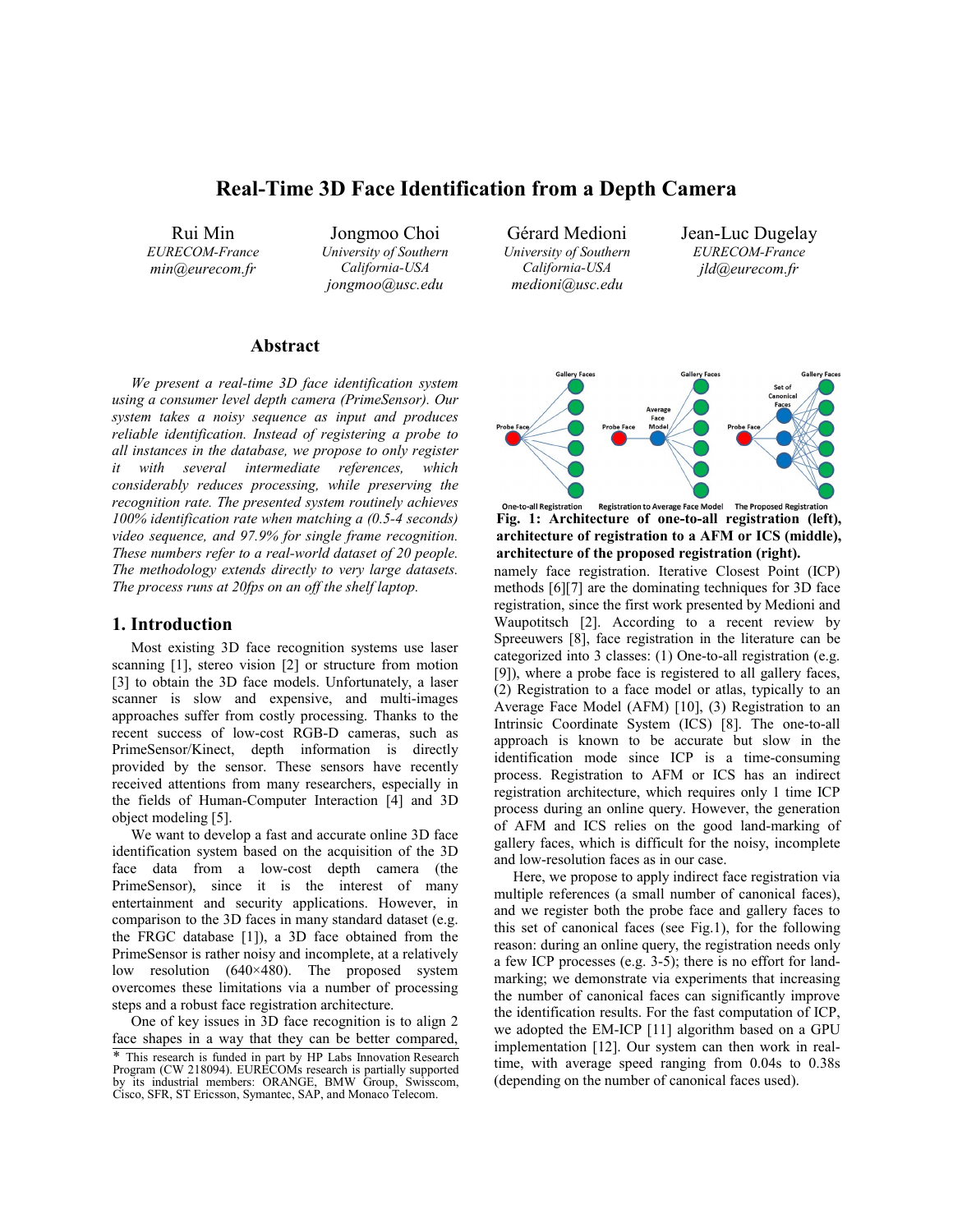

**Fig. 2: System overview.** 

#### **Contributions:**

(1) We present a complete real-time 3D face identification system using a depth camera.

(2) A face registration architecture using multiple intermediate references.

(3) Validation on a real-world 20 people dataset.

The rest of this paper is structured as follows. The details of the proposed method are described in section 2. In section 3, extensive experiments are shown to justify our approach. Finally we draw the conclusion in section 4.

### **2. Method**

The proposed system implements a sequence of processing steps including: face detection and segmentation, the core registration module, facial region segmentation and weighting, 2.5D conversion, search space pruning and finally the one-to-many matching. A comprehensive overview is given in Fig. 2.

#### **2.1. Face detection and segmentation**

The output from the PrimeSensor includes a RGB image and a depth map at 640×480 resolution. Although the face detection could be achieved by the popular Viola-Jones' method [13] using RGB images, it cannot segment the face/head region exactly from the background/body part. In addition, RGB images are sensitive to illumination variations. Therefore, we focus on the depth information from the range camera (which is illuminationinvariant). Because pixels on the head surface have close depth values, given a pre-defined threshold, it is easy to segment the head region according to the depth discontinuity.

Given the segmented visible surface of a head, we first subsample points at a fixed resolution (60×60 in our system) and then compute corresponding real-world 3D coordinates. Any face with a lower resolution is automatically rejected as an invalid face candidate.

### **2.2. Core registration module**

The one-to-all registration method is too computationally complex for real-time identification. We therefore propose a simple, efficient and robust face registration strategy, which demands only a few ICP

processes during an online query and does not require additional efforts of land-marking as for the registrations to AFM or ICS.

First, we randomly select  $M$  faces (selected from the gallery) to form a set of canonical faces (instead of random selection, gallery face clustering can also be adopted to select representative reference faces). During offline enrollment, each gallery face  $g_i$  ( $i \in [1, N]$ , where  $N$  is the size of gallery) is aligned with the  $M$  canonical faces (using ICP), and thus generates a set of aligned gallery faces  $\{g'_{ik}, k \in [1, M]\}$ . During an online query, a probe face  $p$  is also aligned with the same  $M$  canonical faces, and thus generates a set of aligned probes  ${p'_{k}}$ ,  $k \in$  $[1, M]$ . An illustration of the alignment of a face to multiple canonical faces is shown in Fig. 3. Later in the matching phase, an aligned probe face is matched with the aligned gallery face which is aligned with the same canonical face. Since the recognition capability of the proposed system relies on the fact that registration of different 3D faces from the same identity yields the same or very similar alignment results, increasing the number of canonical faces for multiple alignments improves our system accuracy.

The major computational burden lies on the registration of all gallery faces (which needs *N*×*M* times alignments), but this is done during offline training. An online query requires only *M* alignments ( $M \ll N$ ). The proposed registration strategy greatly reduces the computation for online identification.



**Fig. 3: 3D face registration to a set of canonical faces.**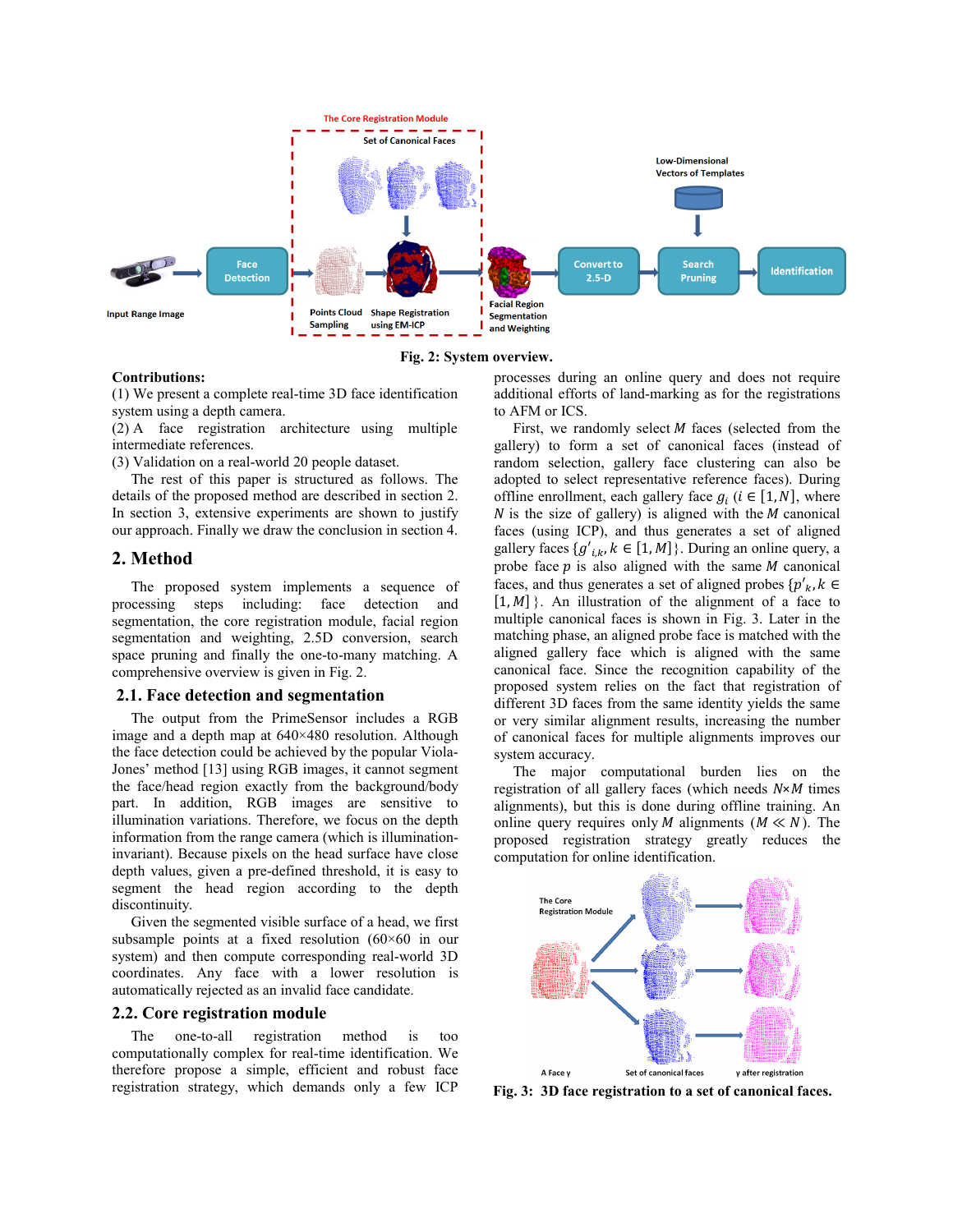A generic ICP algorithm is time-consuming (it takes several seconds for a typical face data [8]). Here, we adopt an improved version of ICP: the EM-ICP algorithm [11] for face alignment due to its reported accuracy and efficiency. The implementation of the EM-ICP algorithm is provided by Tamaki et al. [12] on CUDA architecture [14] using GPU computing, which is 60 times faster than the OpenMP based implementations on a multi-core CPU.

### **2.3. Facial region segmentation and weighting**

In order to exclude the unstable features (e.g. hair and boundary aliasing), we segment only the facial region. First, the coordinates of the nose-tip is manually annotated for each canonical face. After registration, we suppose the nose-tip of a probe face is aligned with the nose-tip of a canonical face. Then facial region segmentation is done by masking the registered probe face based on a Euclidian distance from the nose-tip.

We further divide the facial region into different facial areas (nose, eyes region, cheeks region and the rest part) [10]. Each area is associated with a weight  $(3, 2, 1, 1)$ 0.5}) to indicate its importance in face identification. The choice of these weights is based on experiments on a validation set.

# **2.4. Convert from 3D to 2.5D representation**

Matching two 3D points clouds demands looking for "hard" correspondence between sets (each point in one set has a unique mapping to a point in the other set). In the case of one-to-all registration, distances are returned directly by the ICP processes. However, when the probe face and all gallery faces are not directly registered, the distance between a probe and a gallery face requires explicit points indexing. One solution is to construct a K-D tree [15] for each points cloud, which is computational expensive in terms of both construction and query.

To reduce the computation of matching two 3D faces, we convert the registered 3D points cloud into a 2.5D representation via orthographic projection. During matching, the pixel-wise comparison of two 2.5D images does not need any explicit indexing and thus much faster than the matching of two 3D points clouds. These 2.5D images (after the proposed face registration) are good enough to establish identity, without further feature extractions on top of them (as shown in [8][10]).

#### **2.5. Vector based search pruning**

A brute force comparison (even for the simple 2.5D image matching) of the query and the entire gallery may become extremely computational expensive, especially for large databases. The computational complexity is proportional to the number of entries in the gallery. We propose a two-steps non-linear process to first prune the search space using low-dimensional vectors. One way to compute such a vector for a probe face is to compute the L2 distances between each facial area on the probe face and the corresponding areas on the canonical faces; those computed distances are formed as the vector. The vectors of template faces are computed during the offline training.

In this way, we could roughly narrow the search space more than 60% with 100% confidence in our experiments.

### **2.6. Identification**

Given the set of a probe face  $p$  registered to  $M$ canonical faces  $\{p'_{k}, k \in [1, M]\}$  (please notice that  $p'_{k}$ ,  $g'_{i,k}$  in section 2.2 are 3D points clouds, whereas here they are range images after the 2.5D conversions described in section 2.4) and the pruned search space  $\{g'_{i,k}, i \in [1, N'], k \in [1, M]\}$  (*N'* is the number of gallery faces in the pruned search space), we find the probe's identity by the following equation:

$$
id(p) = \underset{i=1...N'}{\text{argmin}} \sum_{k=1}^{n} dist(p'_{k}, g'_{i,k})
$$

where  $dist(p'_{k}, g'_{i,k})$  represents the Euclidean distance between  $p'_{k}$  and  $g'_{i,k}$ .

One notable problem in the matching phase is the large number of outliers (e.g. due to self-occlusion by hairs or some sensing errors like holes and spikes). We handle these outliers by imposing a universal threshold  $(t = 50)$ to all pixels. If the distance between 2 pixels is larger than the threshold, we regard it as an outlier and thus ignore its information.

# **3. Experiments**

To assess the performance of the proposed system, we built a database using a PrimeSensor and performed a series of experiments on this dataset.

### **3.1. Data and setup**

We collected 1054 frontal faces from 20 people (10 to 135 faces for each person) for testing. Each person is asked to sit in front of a PrimeSensor (0.8m-1.2m) for a short period of time in an office environment, potentially with slight head/facial movements. We randomly selected one face from each person as the gallery face of the enrolled identity. All other faces are tested as probe faces for identification. The canonical faces used for face registration are randomly selected from the gallery. The number of canonical faces in the system can be changed according to different configurations.

# **3.2. Results and analysis**



**Fig. 4: The Cumulative Match Characteristic (CMC)** using 1-5 canonical faces for registration  $(M = 1: 5)$ .